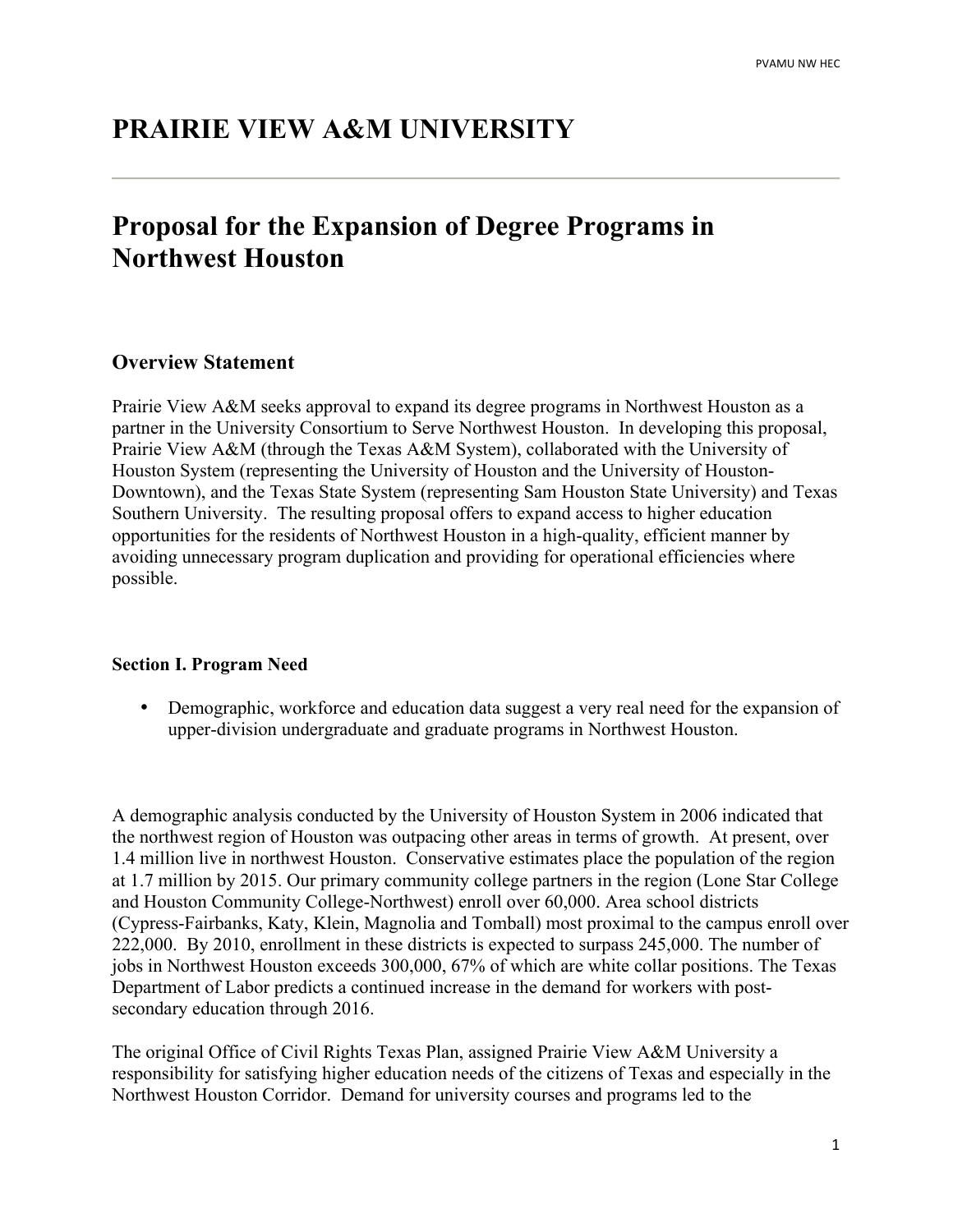establishment of regional locations to satisfy that demand. Increase in demand led to the establishment of the Northwest Houston Academic Center, which, subsequently moved to its current location at 16000 Stuebner Airline Road in Spring, Texas. Based on the demonstrated need articulated in the "Principles and Procedures for Developing Public Higher Education in the Northwest Houston Metropolitan Report" issued by Ashley, Craycraft and Foss and reaffirmed by the University Consortium to Serve Northwest Houston, Prairie View A&M University is dedicated to the development of appropriate programs, services and technologies for the delivery of quality instruction to the citizens of the Northwest Houston Metropolitan area.

The establishment of a PVAMU Higher Education Center (HEC), in collaboration with the University Consortium and Lone Star College, will be of critical importance in advancing the state's Goals related to Closing the Gaps. It is important to note that students in the Gulf Coast WDA trail state averages related to high school and college completion rates.

#### **Section II. Academic Program Descriptions**

• Following is a list of academic programs to be delivered at the proposed higher education center by Prairie View A&M University. Pending approval from the THECB, the proposed programs will be initiated beginning in Fall 2009 at our current facility at 16000 Steubner Airline in Spring, Texas. The table of programs has been developed in collaboration with the University Consortium to avoid unnecessary duplication. All programs are in our current academic inventory.

### **A. M.A., Counseling**

| Academic Level      | Graduate---Master's                                                                                                                                                                                                                                                                                                                                                                                                                                                                                                                                                                                                                                                                                   |
|---------------------|-------------------------------------------------------------------------------------------------------------------------------------------------------------------------------------------------------------------------------------------------------------------------------------------------------------------------------------------------------------------------------------------------------------------------------------------------------------------------------------------------------------------------------------------------------------------------------------------------------------------------------------------------------------------------------------------------------|
| Admissions Criteria | Students attending at the PVAMU NW Higher Education<br>Center must meet the same admissions requirements as<br>those attending on the main campus of PVAMU. Students<br>must submit an application for admission to the Graduate<br>School and the Department of Educational Leadership and<br>Counseling. The candidate must have earned the<br>bachelor's degree with a minimum grade point average<br>(GPA) of 2.75 on a 4.0 scale and must submit transcripts of<br>all academic work. Additionally, the candidate must<br>provide three references and submit a valid score for the<br>Graduate Record Exam (GRE). No minimum score is<br>required for admission to the master's degree program. |
| Delivery            | The primary mode of delivery is face-to-face.                                                                                                                                                                                                                                                                                                                                                                                                                                                                                                                                                                                                                                                         |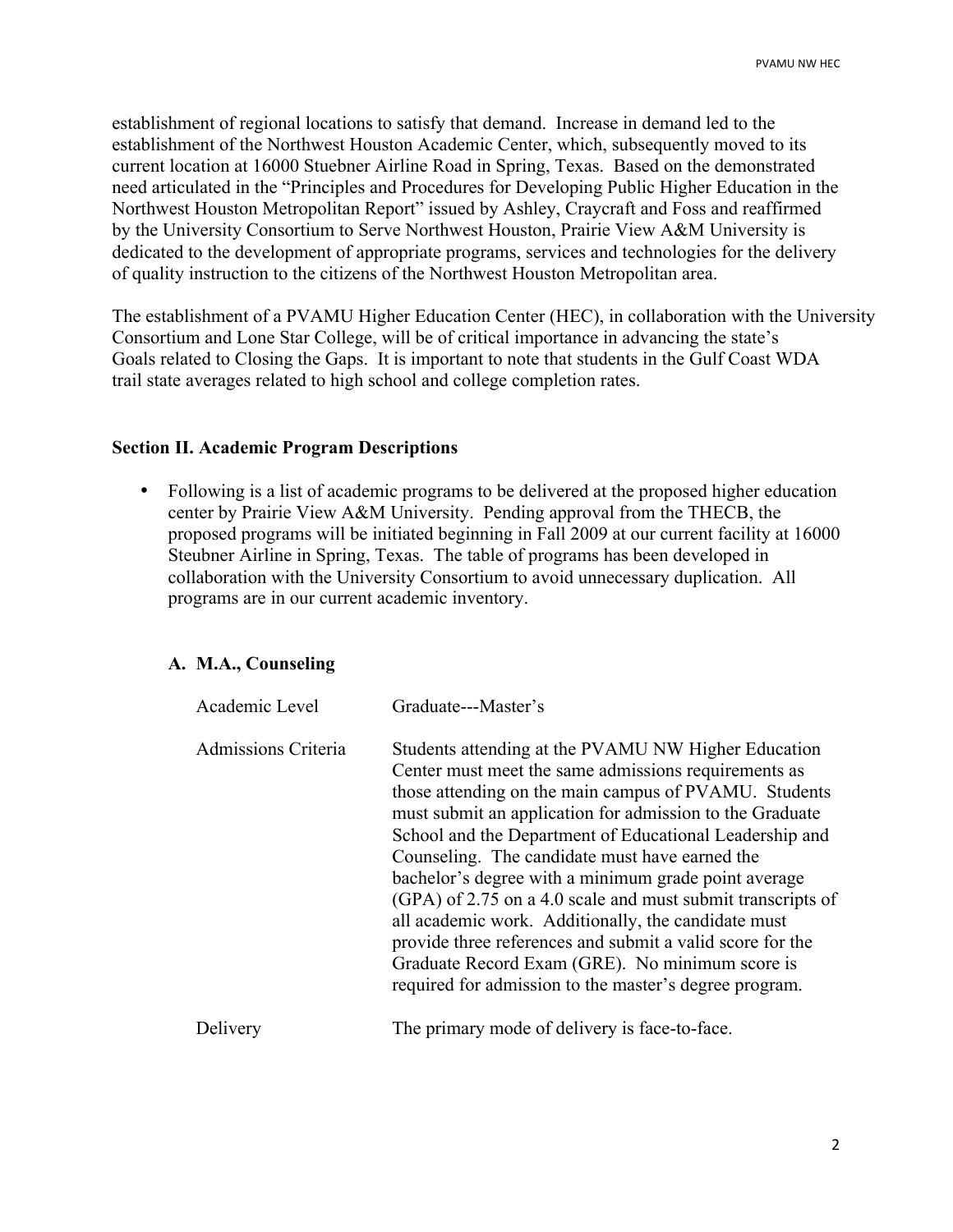# **B. M.S., Accounting**

| Academic Level      | Graduate---Master's                                                                                                                                                                                                                                                                                                                                                                                                                                                                                                                                                                                                                                                                                     |
|---------------------|---------------------------------------------------------------------------------------------------------------------------------------------------------------------------------------------------------------------------------------------------------------------------------------------------------------------------------------------------------------------------------------------------------------------------------------------------------------------------------------------------------------------------------------------------------------------------------------------------------------------------------------------------------------------------------------------------------|
| Admissions Criteria | Students attending at the PVAMU NW Higher Education<br>Center must meet the same admissions requirements as<br>those attending on the main campus of PVAMU. Students<br>must submit an application for admission to the Graduate<br>School and the College of Business. Unconditional<br>admission to the MSA program will be granted if the<br>applicant has an undergraduate degree in business from an<br>accredited university, has a cumulative undergraduate<br>grade point average (GPA) of 2.75 or better on a 4.0 scale,<br>takes the Graduate Management Admissions Test (GMAT)<br>prior to enrollment, and submits an essay describing why<br>he or she wants a graduate degree in business. |
| Delivery            | The primary mode of delivery is face-to-face.                                                                                                                                                                                                                                                                                                                                                                                                                                                                                                                                                                                                                                                           |

# **C. M.S., Community Development**

| Academic Level      | Graduate---Master's                                                                                                                                                                                                                                                                                                                                                                                                                                                 |
|---------------------|---------------------------------------------------------------------------------------------------------------------------------------------------------------------------------------------------------------------------------------------------------------------------------------------------------------------------------------------------------------------------------------------------------------------------------------------------------------------|
| Admissions Criteria | Students attending at the PVAMU NW Higher Education<br>Center must meet the same admissions requirements as<br>those attending on the main campus of PVAMU. Students<br>must submit an application for admission to the Graduate<br>School and the College of Architecture. Students must<br>submit a valid score on the Graduate Record Exam (GRE)<br>and interview with the program director to develop a study<br>plan to lay out the required program of study. |
| Delivery            | The primary mode of delivery is face-to-face. Only select<br>courses will be offered at the PVAMU NW HEC.<br>Approximately half of the required coursework must be.<br>completed at the PVAMU main campus.                                                                                                                                                                                                                                                          |

# **D. M.S., Nursing (Nursing Administration)**

| Academic Level      | Graduate---Master's                                                                                                                                                                                                                 |
|---------------------|-------------------------------------------------------------------------------------------------------------------------------------------------------------------------------------------------------------------------------------|
| Admissions Criteria | Students attending at the PVAMU NW Higher Education<br>Center will be consistent with the current requirements for<br>admission to the College of Nursing, Graduate Nursing<br>Program, and the Graduate School of Prairie View A&M |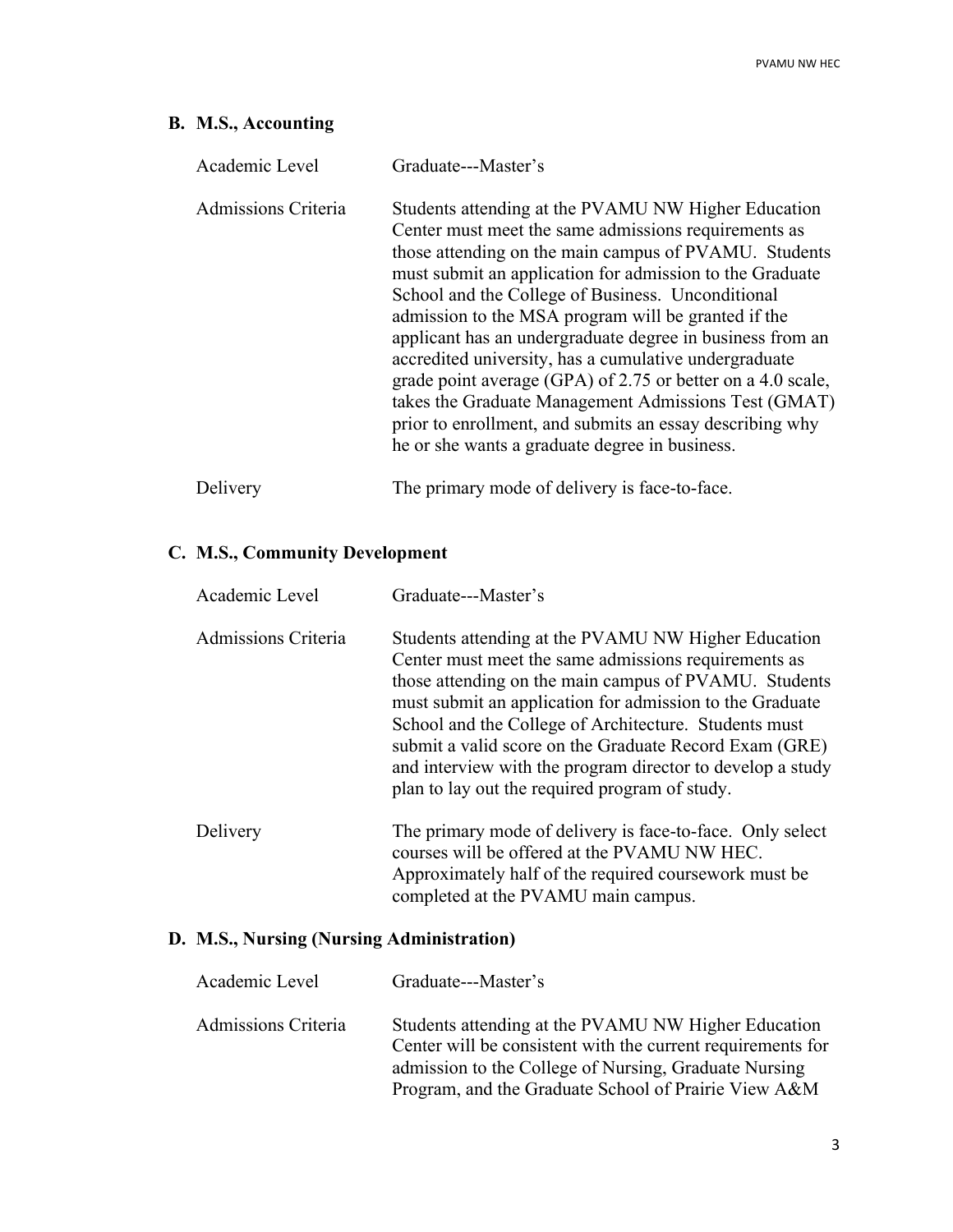University. Applicants must hold a bachelor's degree in nursing from a program accredited by the National League for Nursing Accrediting Commission or the Commission on Collegiate Nursing Education, hold a current license as registered nurse in the State of Texas or have an application for licensure in progress and be employed as a professional nurse for at least one year. The applicant must also meet the following criteria for admission to graduate study in the College of Nursing:

- 1. Submit official transcripts covering all periods of enrollment in institutions of higher education.
- 2. Completed a basic statistics and a health assessment course.
- 3. Posses a Grade Point Average (GPA) of 2.75 on a 4.0 scale in the last 60 hours of coursework toward the undergraduate nursing degree and a minimum GPA of 3.0 (B average) in all prior graduate work.
- 4. Submit valid scores on the Graduate Record Examination (GRE).
- 5. Submit three letters of recommendation from a professional nurse, one of which must be from a former nursing faculty.
- 6. One year experience as a professional registered nurse.
- 7. Submit a current resume or curriculum vita.
- 8. Present official documentation of a negative criminal background check and drug screening test.
- 9. Meet Prairie View A&M University College of Nursing health requirements.
- 10. Complete an interview with the graduate faculty committee.

Delivery The primary mode of delivery is face-to-face.

## **E. M.S., Nursing (Nursing Education)**

- Academic Level Graduate---Master's
- Admissions Criteria Students attending at the PVAMU NW Higher Education Center will be consistent with the current requirements for admission to the College of Nursing, Graduate Nursing Program, and the Graduate School of Prairie View A&M University. Applicants must hold a bachelor's degree in nursing from a program accredited by the National League for Nursing Accrediting Commission or the Commission on Collegiate Nursing Education, hold a current license as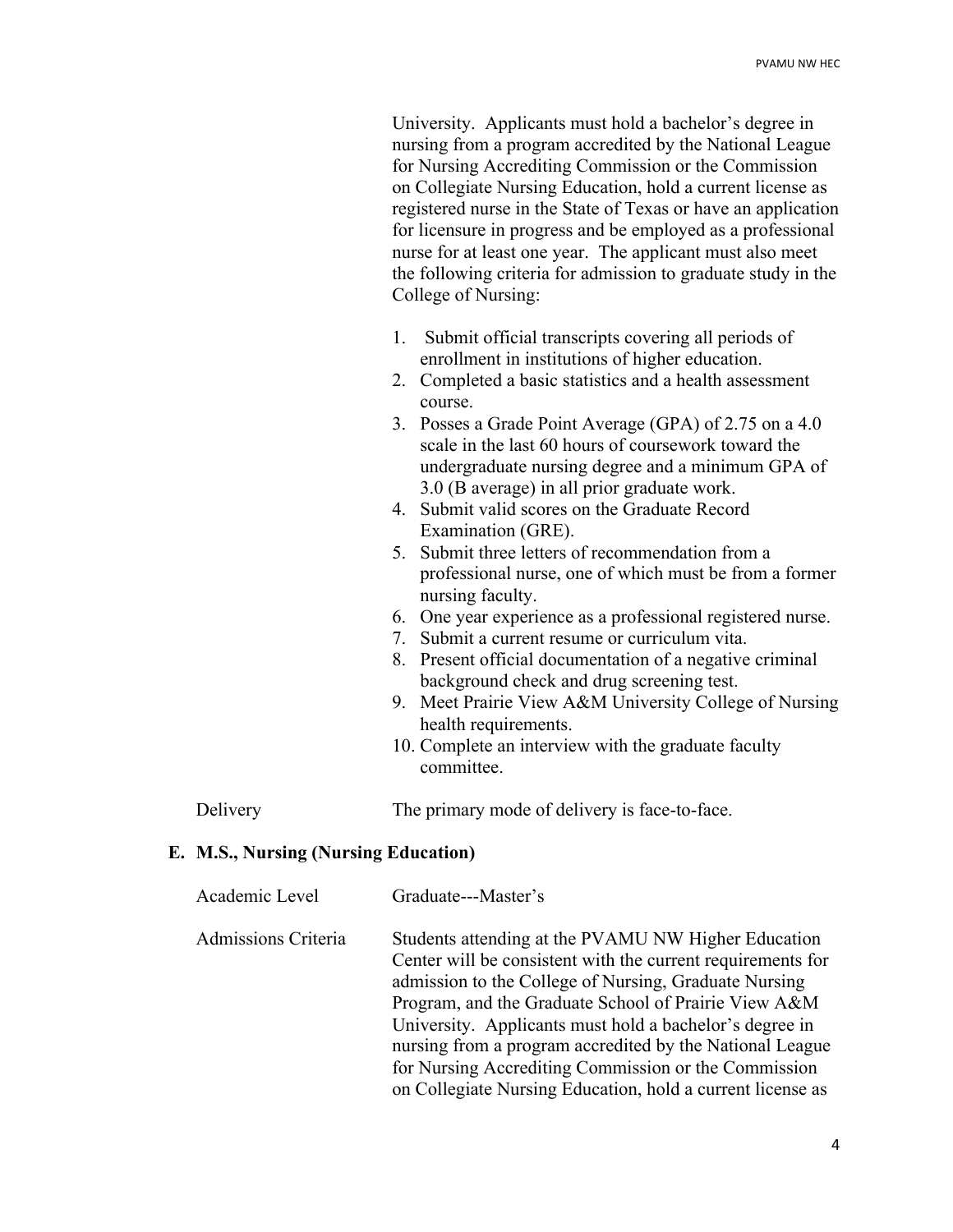registered nurse in the State of Texas or have an application for licensure in progress and be employed as a professional nurse for at least one year. The applicant must also meet the following criteria for admission to graduate study in the College of Nursing:

- 1. Submit official transcripts covering all periods of enrollment in institutions of higher education.
- 2. Completed a basic statistics and a health assessment course.
- 3. Posses a Grade Point Average (GPA) of 2.75 on a 4.0 scale in the last 60 hours of coursework toward the undergraduate nursing degree and a minimum GPA of 3.0 (B average) in all prior graduate work.
- 4. Submit valid scores on the Graduate Record Examination (GRE).
- 5. Submit three letters of recommendation from a professional nurse, one of which must be from a former nursing faculty.
- 6. One year experience as a professional registered nurse.
- 7. Submit a current resume or curriculum vita.
- 8. Present official documentation of a negative criminal background check and drug screening test.
- 9. Meet Prairie View A&M University College of Nursing health requirements.
- 10. Complete an interview with the graduate faculty committee.

Delivery The primary mode of delivery is face-to-face.

## **F. M.Ed., Administration and Supervision**

| Academic Level      | Graduate---Master's                                                                                                                                                                                                                                                                                                                                                                                                                                                                                                                                                                                                   |
|---------------------|-----------------------------------------------------------------------------------------------------------------------------------------------------------------------------------------------------------------------------------------------------------------------------------------------------------------------------------------------------------------------------------------------------------------------------------------------------------------------------------------------------------------------------------------------------------------------------------------------------------------------|
| Admissions Criteria | Students attending at the PVAMU NW Higher Education<br>Center must meet the same admissions requirements as<br>those attending on the main campus of PVAMU. Students<br>must submit an application for admission to the Graduate<br>School and the Department of Educational Leadership and<br>Counseling. The candidate must have earned the<br>bachelor's degree with a minimum grade point<br>average (GPA) of 2.75 on a 4.0 system and must submit<br>transcript of all academic work to date.<br>Additionally, the candidate must provide three references,<br>and submit a Graduate Record Exam score (GRE). No |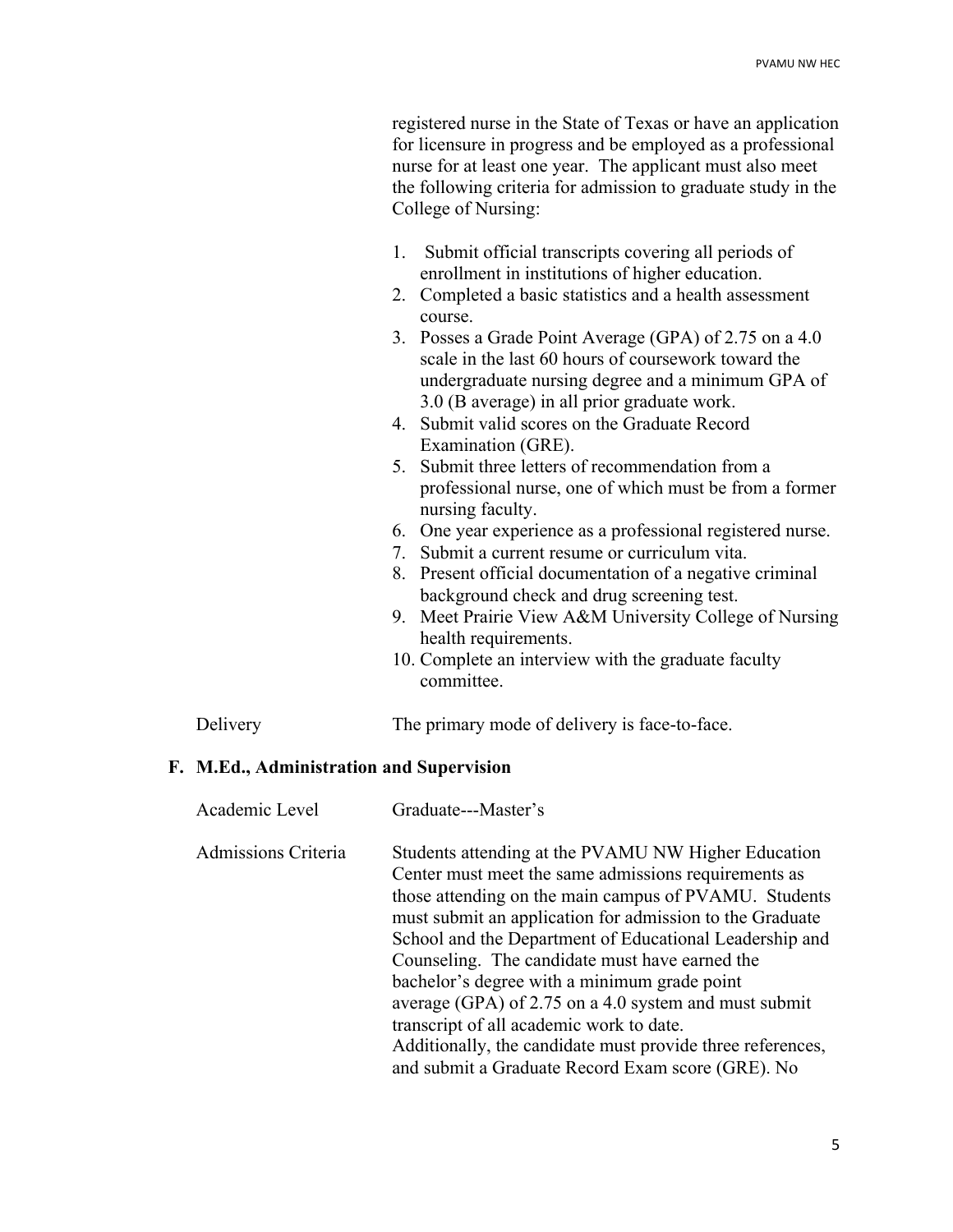minimum score is required for admission to the master's degree program.

Delivery The primary mode of delivery is face-to-face. Hybrid and distance learning modalities will be utilized for some courses.

#### **Section III. Center Administration and Support Services**

• Students enrolled at the PVAMU Northwest Higher Education Center (HEC) will receive comparable services as those provided at the PVAMU main campus. Center administration will be provided to insure the highest level of service to students and faculty. Programs will be offered at the existing PVAMU Center located at 16000 Steubner Airline in Spring, Texas.

#### o **Admissions**

Students may apply for admission from the PVAMU website (www.pvamu.edu). The Graduate School at PVAMU, in conjunction with the academic colleges associated with its programs at the PVAMU NW HEC, will be responsible for processing admissions applications. In addition, the staff at the PVAMU NW Higher Education Center will be available to assist students with the admissions process on-site.

### o **Academic Advising**

Academic Advising will be provided on-site by program faculty and professional advising staff during enrollment/registration periods. In addition, the PVAMU NW HEC will leverage the electronic communications capabilities of PVAMU's IT infrastructure to maintain an ongoing advising relationship with students..

### o **Registration**

Registration and related activities will be facilitated through PVAMU's Banner Panthertracks ---Prairie View A&M's web-based enrollment services portal. Staff at the PVAMU Northwest HEC will be available to assist students with the registration process.

#### o **Financial Aid**

PVAMU's Office of Financial Aid will have primary responsibility for financial aid applications. The office currently has a financial aid officer dedicated to assisting Northwest Campus students. In addition, staff at the PVAMU NW HEC will be available to advise and help potential enrollees with the financial aid process. Most of these services are available online.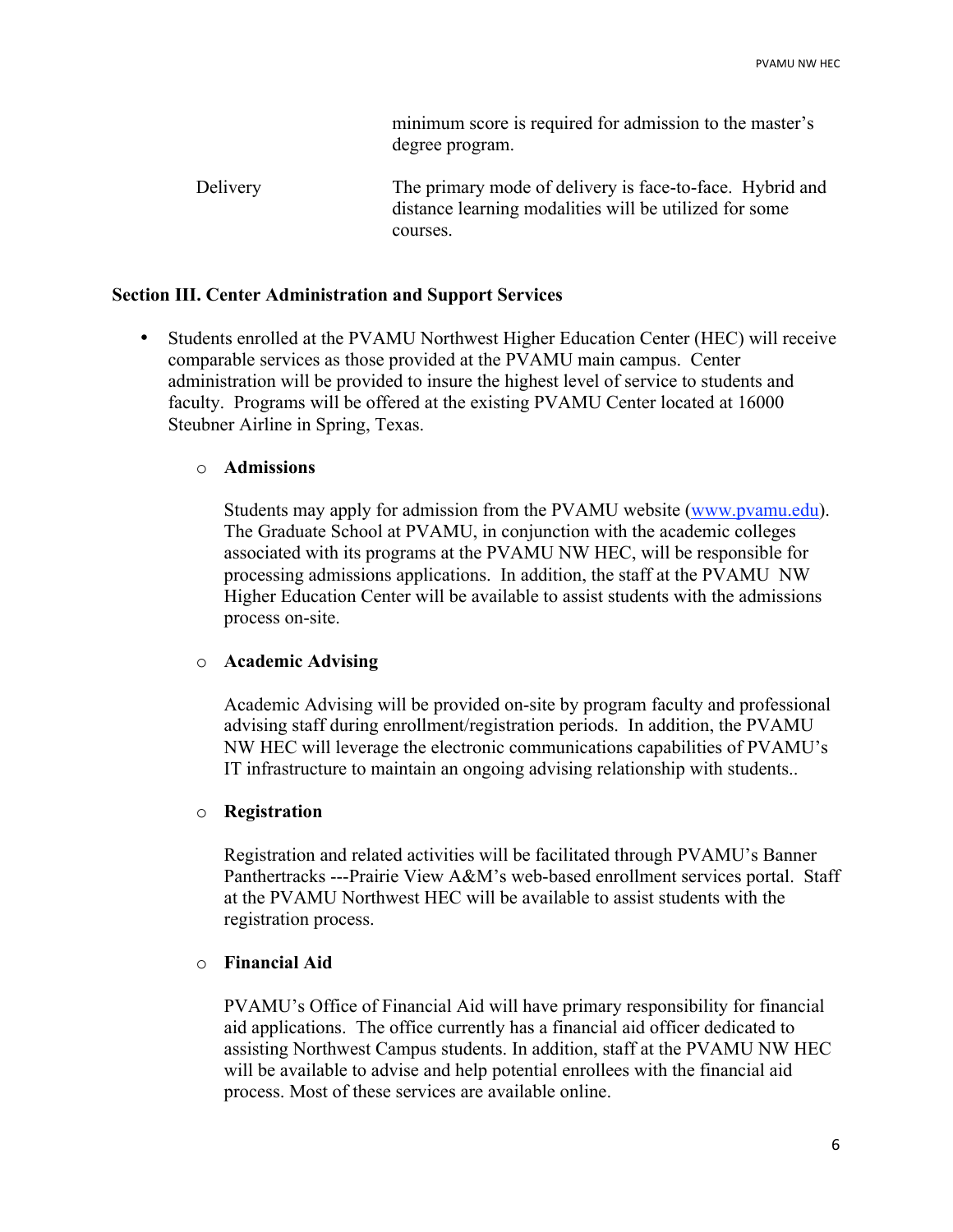#### o **Student Recruitment**

The Colleges delivering programs to the PVAMU NW HEC will utilize faculty and staff to recruit graduate students in Northwest Houston. In addition, the programs will leverage partnerships with business/community groups and area educational institutions for the purpose of recruiting students into their programs.

#### o **Retention Programs**

Faculty/staff advisors will at PVAMU NW HEC will provide support to students. In addition, students will have access to PVAMU's online learning/tutoring community.

#### o **Testing Services**

Academic programs will coordinate with the PVAMU NW HEC librarian to arrange necessary testing services. PVAMU's Office of Disability Services will insure that reasonable testing accommodations are made available to those who qualify. Some academic programs will also utilize web-based testing services when appropriate.

#### **Section IV. Facilities**

• Facilities and infrastructure at the PVAMU Northwest Higher Education Center will be adequate to support the delivery of instruction and student support and be comparable to those provided at the PVAMU main campus. The current facility, located at 16000 Steubner Airline in Spring, Texas, is located in a modern, commercial building and provides an excellent teaching/learning environment.

#### o **Classrooms**

The PVAMU Northwest Higher Education Center includes eight classrooms. The classrooms are equipped to support multimedia technologies.

#### o **Student Services**

The PVAMU Northwest Higher Education Center provides space for a library, computer lab, academic advising, a snack/lounge and individual and group study.

#### o **Center Administration**

The PVAMU Northwest Higher Education Center will be one of five coordinated, single-institution higher education centers in Northwest Houston. Coordination will be provided by a Coordinating Council composed of the Vice Chancellors of the Texas A&M System, the Texas State System, the University of Houston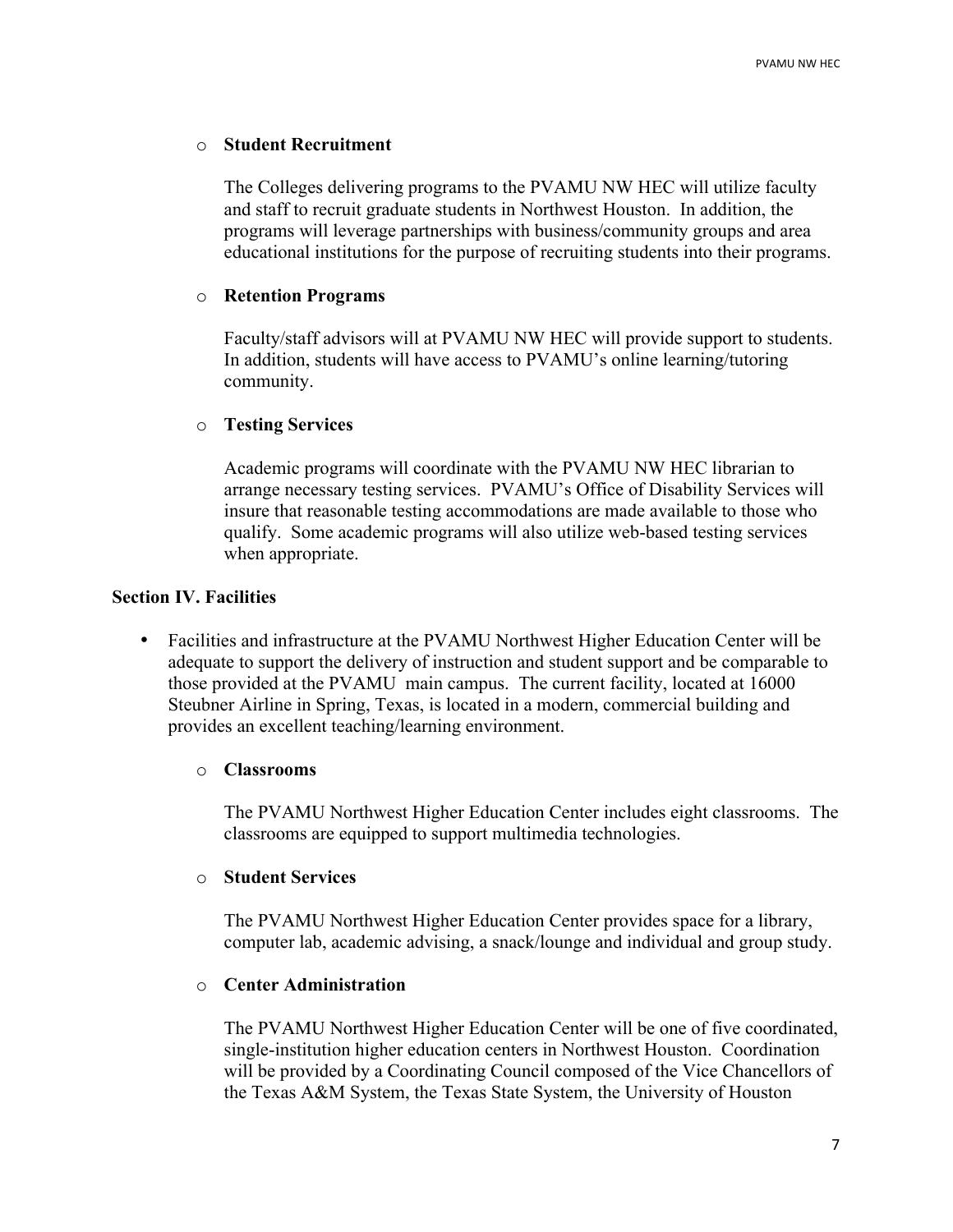System, and the Provost of Texas Southern University. As a single-institution HEC, Prairie View A&M University will be responsible for operations at the PVAMU NW HEC.

The PVAMU Northwest Center is staffed by a full time librarian, a full-time office coordinator, and a full time computer technician, supported by part-time personnel and by visits from administration and other personnel officials from Prairie View A&M University from the main campus.

#### o **Library**

Students enrolled at the PVAMU Northwest HEC will have adequate library resources to successfully complete their program of study. Library and learning resource support are provided by a full-time librarian who can assist students and faculty with identifying appropriate learning resources, including books, journals, and web-based publications. Students enrolled at the Center will have full access to books and research publications through interlibrary loans, remote access to the PVAMU Coleman Library, and other libraries through TexShare. The librarian conducts tutorials for students and research classes to enhance their knowledge base for utilizing the various electronic resource tools available through the library.

#### o **Information Technology**

Computers are available for student use in the library. Multimedia instructional technologies are available in the eight classrooms. In addition, a wireless network allows students to use personal computing devices.

#### o **Bookstore**

Books are available from online vendors and/or as eBooks and through the Coleman Library. Books are also available at the main campus bookstore.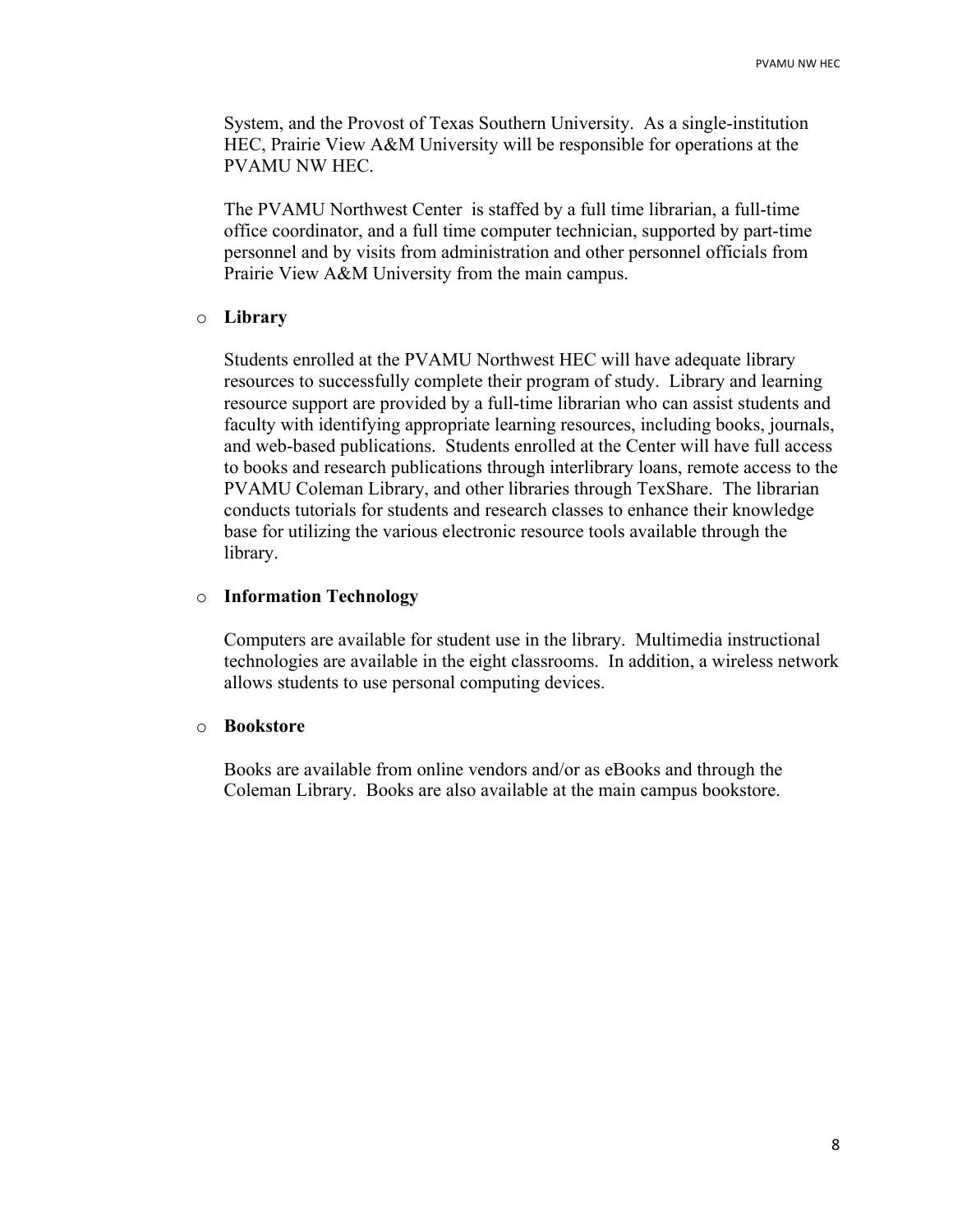#### **Section V. Business Plan**

• Enrollment and revenue projections, faculty and staff assignments and resources allocated to support the first phase of programs to be offered at the PVAMU Northwest Higher Education Center are included in the following business plan for their first five years of operation. It is anticipated that these academic programs will begin at the site in Fall 2009 or Spring 2010, depending on the timing of final approval. This business plan for the PVAMU Northwest Higher Education Center is only for the first phase of programming and does not include current programming, Phase II, or Phase III programs which are planned to be rolled out in subsequent years.

#### **Northwest
Campus
Budget:
Years
1
through
5**

|                                                        | Year 1    | Year 2    | Year 3    | Year 4    | Year 5    |
|--------------------------------------------------------|-----------|-----------|-----------|-----------|-----------|
| <b>Enrollment &amp; Faculty Projections:</b>           |           |           |           |           |           |
| <b>Student Headcount</b>                               | 279       | 552       | 757       | 766       | 775       |
| <b>Student FTE</b>                                     | 159       | 340       | 581       | 590       | 598       |
| <b>Annual Semester Credit Hours</b>                    | 2,268     | 4,590     | 6,600     | 6,888     | 7,196     |
| <b>Faculty FTE</b>                                     | 7         | 11.5      | 17.5      | 17.5      | 17.5      |
| <b>Resource Projections:</b>                           |           |           |           |           |           |
| <b>Tuition &amp; Fees</b>                              | 414,684   | 877,410   | 1,279,200 | 1,364,040 | 1,455,460 |
| Formula Funding                                        | 0         | 0         | 920,474   | 937,060   | 954,797   |
| Total                                                  | 414,684   | 877,410   | 2,199,674 | 2,301,100 | 2,410,257 |
| <b>Expenses:</b>                                       |           |           |           |           |           |
| <b>Operations</b>                                      |           |           |           |           |           |
| Faculty (salary & benefits)                            | 766,720   | 1,204,480 | 1,864,960 | 1,864,960 | 1,864,960 |
| <b>Instructional Support &amp; Academic Operations</b> | 83,200    | 83,200    | 83,200    | 83,200    | 83,200    |
| M&O, Marketing                                         | 107,596   | 169,384   | 246,508   | 249,658   | 254,908   |
| Administrative overhead: 15% of Operations             | 143,627   | 218,560   | 329,200   | 329,673   | 330,460   |
| Subtotal                                               | 1,101,143 | 1,675,624 | 2,523,868 | 2,527,491 | 2,533,528 |
| Equipment (IT and furniture)                           |           |           |           |           |           |
| Lease                                                  |           |           |           |           |           |
| <b>Total all Expenses</b>                              | 1,101,143 | 1,675,624 | 2,523,868 | 2,527,491 | 2,533,528 |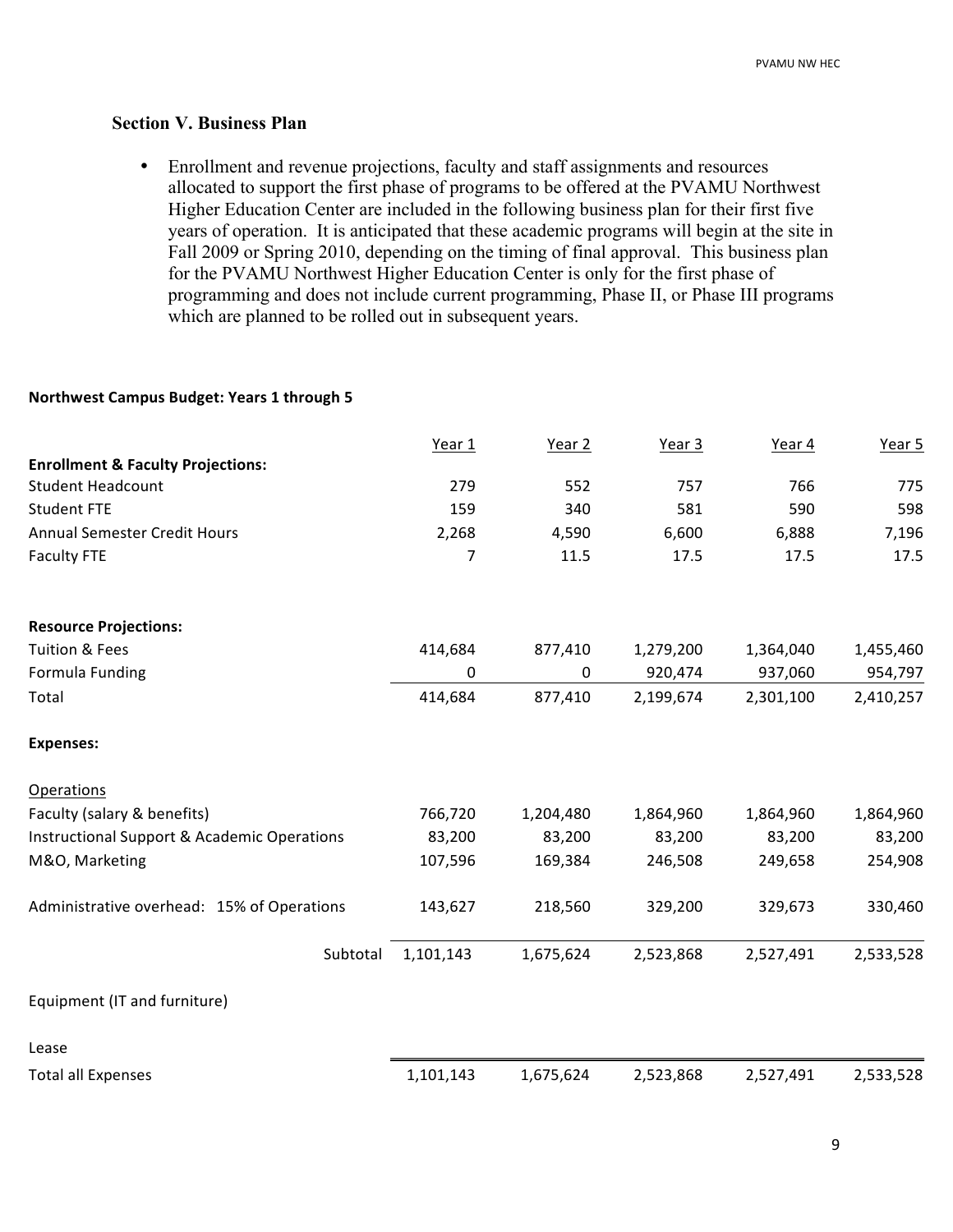#### **Section VI. Partnerships and Closing the Gaps**

• The proposed PVAMU Northwest Higher Education Center will maximize the effectiveness and impact of existing partnerships to better serve the needs of the students in the region and meet goals established by the THECB related to Closing the Gaps.

#### o **Dual Enrollment**

At this time, the PVAMU Northwest HEC will provide graduate-level programs exclusively.

#### o **Course/Program Articulation**

At this time, the PVAMU Northwest HEC will provide graduate-level programs exclusively. PVAMU does have course/program articulation agreements with regional community colleges regarding undergraduate programs.

#### o **Joint Admissions**

PVAMU and Lone Star College District have a Joint Admissions Program Agreement (JA) that allows students enrolled at Lone Star to register for specific PVAMU courses. Students must meet the necessary requirements at both schools and pay fees according to the number of hours in which they are enrolled. They will be able to earn credits toward their associates from Lone Star and bachelor's degrees from PVAMU at the same time.

#### o **Shared Facilities**

Courses and programs from PVAMU will be offered in its existing facility at 16000 Steubner Airline in Spring, Texas. As warranted, PVAMU will work with the other members of the University Consortium and Lone Star College to identify programs and services that can be delivered more efficiently in a collaborative arrangement.

#### o **Partnerships**

Prairie View A&M University has strong partnerships with Lone Star College, Houston Community College and area school districts. In addition, PVAMU works closely with area chambers of commerce, economic development councils, and community organizations.